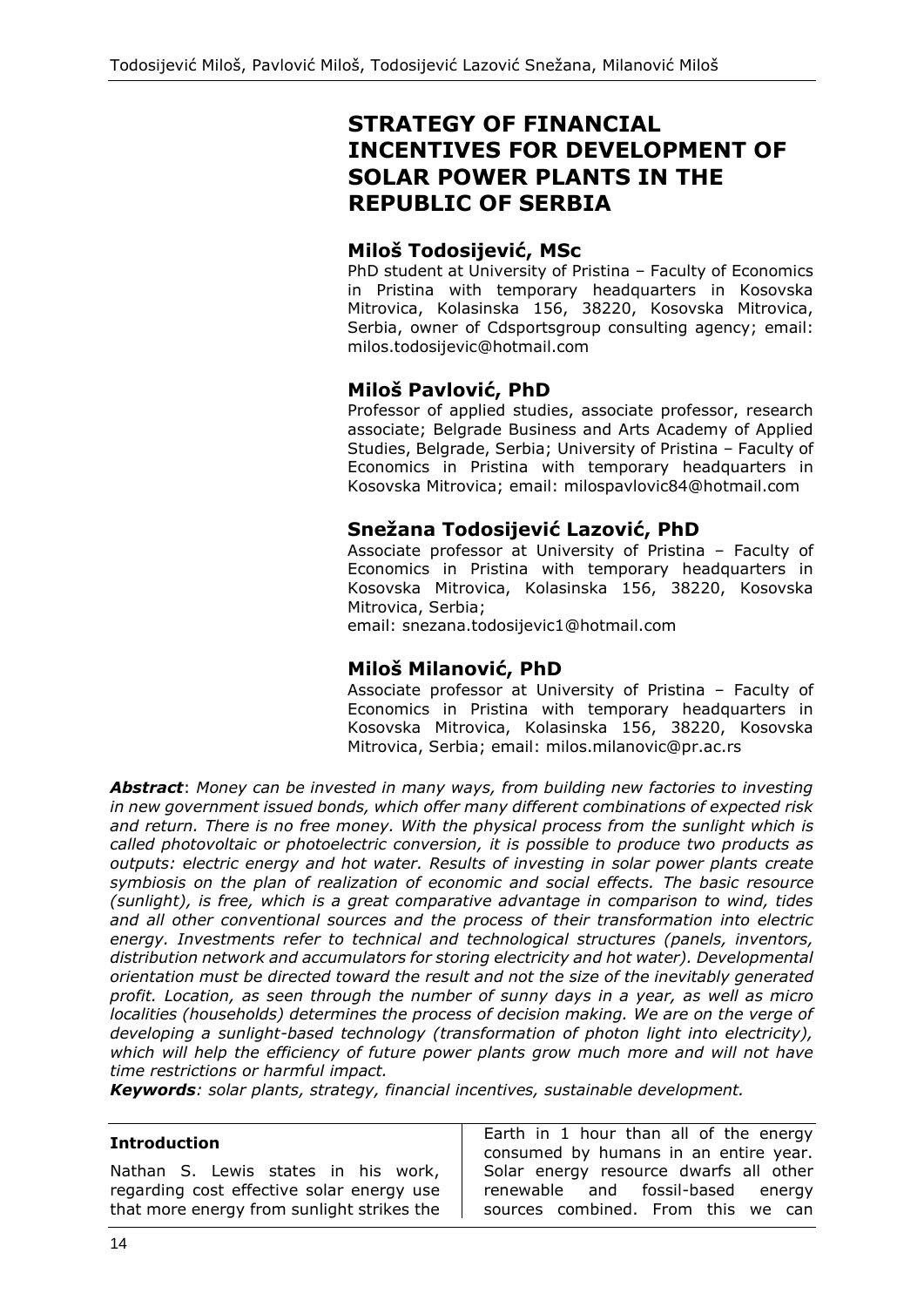conclude that sunlight energy is somewhat infinite, and that it is the future of renewable energy sources. However, the important aspect of it is its cost effectiveness and how it will contribute to economies and compete against low-cost and base-loadable fossil-based electricity that has always been a formidable competitor for electrical power generation. Results of investing in solar power plants create symbiosis of the plan of realization of economic and social effects. The basic resource (sunlight) is free, which is a great comparative advantage in comparison to wind, tides and all other conventional sources and the process of their transformation into electric energy.

Effects of investing in solar power plants, regardless of their true power and size, would be multiple for Serbia. We think that those could be the following: socioecological, economic, and economicecologic, substitution of consumption of current sources that are being used and their reduction to level of sustainability.

Commitment for solar power plants will cause a risk-free supply of money and changes in the behaviour of the banks, funds, markets and personal assets. The general goal should be to have at least 5060% of electric energy produced from sustainable sources.

#### **Solar energy in production, supply and use**

Solar energy is used to produce electric and thermal energy. There are two ways that this can be done. One is through solar thermal energy which is the conversion of solar irradiation into heat. Typically, the systems use solar collectors and concentrators to gather solar radiation, store it and use it for heating air or water in domestic, commercial or industrial plants. Fig 1 represents a diagram which shows the path of sunlight irradiation conversion into mechanical energy. Solar energy is collected through a solar collector and then stored in a storage unit from which it is transferred to a boiler that creates heat. The latter is further distributed through a heat engine into mechanical energy. The leftover from boiler is returned to a storage unit and the heat engine rejects part of heat that is enough to create mechanical energy. These systems are more likely to be seen in use in industrial processes.



Figure 1 Schematic of solar thermal conversion system Source:<https://bit.ly/2Y8BN2M> (29.10.2021)

Second way energy is produced from sunlight is by usage of photovoltaic (PV) systems. Photovoltaic systems use solar panels that contain solar cells that convert energy in the photons of sunlight into electricity by means of photoelectric phenomenon found in certain types of semiconductors such as silicon and selenium. These systems are more likely to be in use for powering households,

many remote industrial process and isolated industrial applications such as traffic lights, telecommunication instruments and geographical-position systems (GPS). Standalone systems are the systems which are not connected to the grid and energy produced by the system is usually matched with the energy required by the load. They are usually supported by energy storage systems such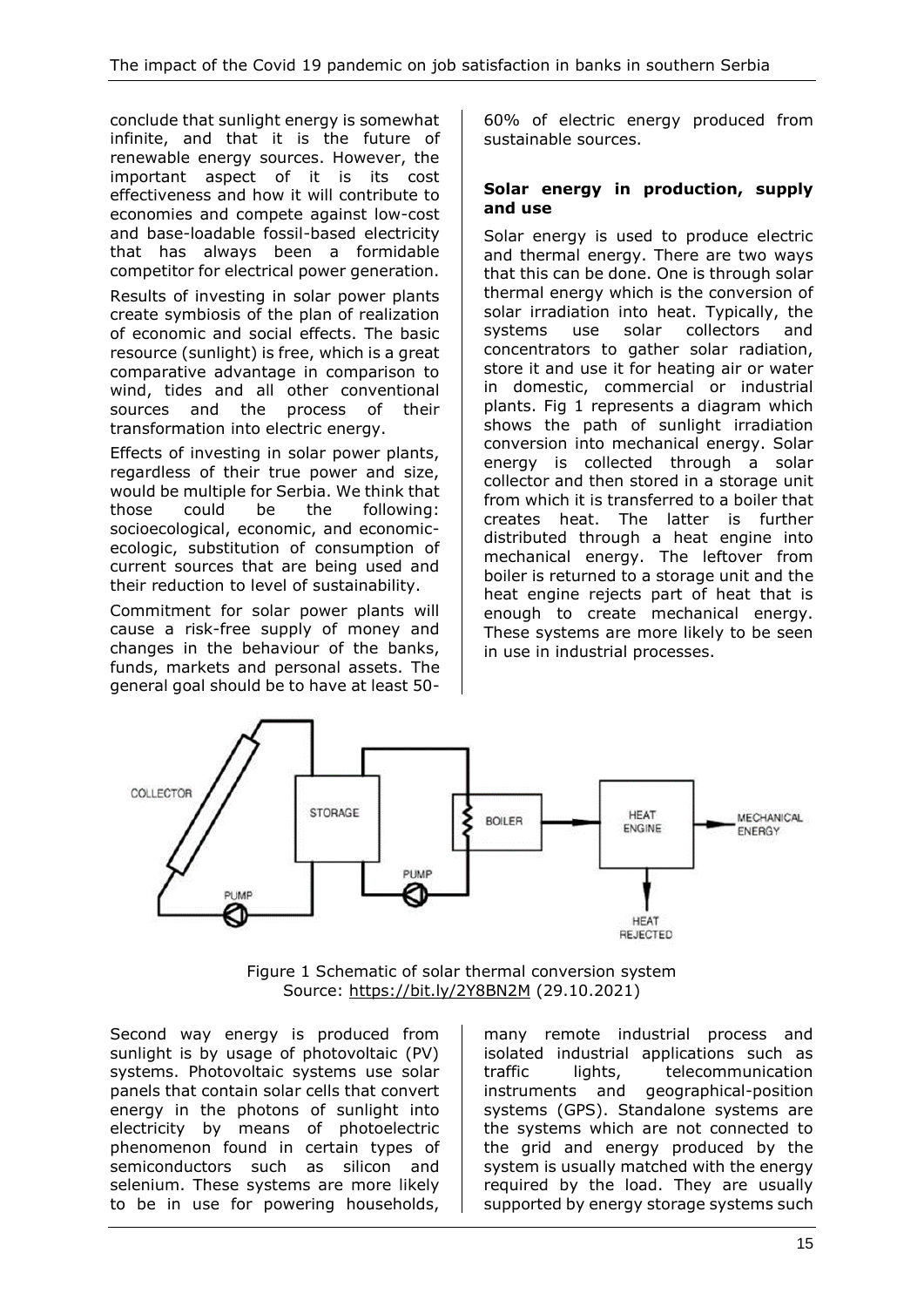as rechargeable batteries to provide electricity when there is no sunlight. Grid connected systems are the systems which are connected to the public grid. They can take in energy from the grid when there is not enough power generated from the panels and they can supply power to the grid when there is enough power production in the system. Fig 2 shows how PV systems work. Sunlight is gathered via panels and converted into electricity which then powers home electric units. In addition, it can be connected to the grid where excessive electricity is distributed. The focus of our paper will be on PV systems, due to their lower price, easier installation process and higher need in the region of our focus.



Figure 2 Schematic presentation of PV system Source:<https://bit.ly/2ZGKVf7> (29.10.2021)

We briefly described different ways of solar energy production and how it is used. A great issue regarding solar energy is its supply, and particularly, the logistics of it. That can best be described through a supply chain from the first to the last step. Fig. 3 shows the supply chain of solar energy.

In our work, the emphasis is on the financial part, so it is important to say something about the production cost and final cost of produced goods.

Essentially, we have to include the price of facilities, equipment, maintenance, electricity use, labour and materials just in the production process, followed by the

supply chain costs, which include sales, marketing, administrative labour, taxes and R&D. Based on information from nrel.gov, the price of c-Si module in 2015 was \$0.67 per W and it is projected to go as low as \$0.18 in 2025. Once we add an overhead cost to this, we get a minimum sustainable price.

Speaking of retail pricing, according to nrel.gov, the cost of a residential PV system (22 panel system) in 2010 was \$7.53 per kW and in 2020 it dropped to \$2.71 per W. This is due to the reduced cost of installation labour, taxes, module prices but there are higher costs of module upgrades and system updates.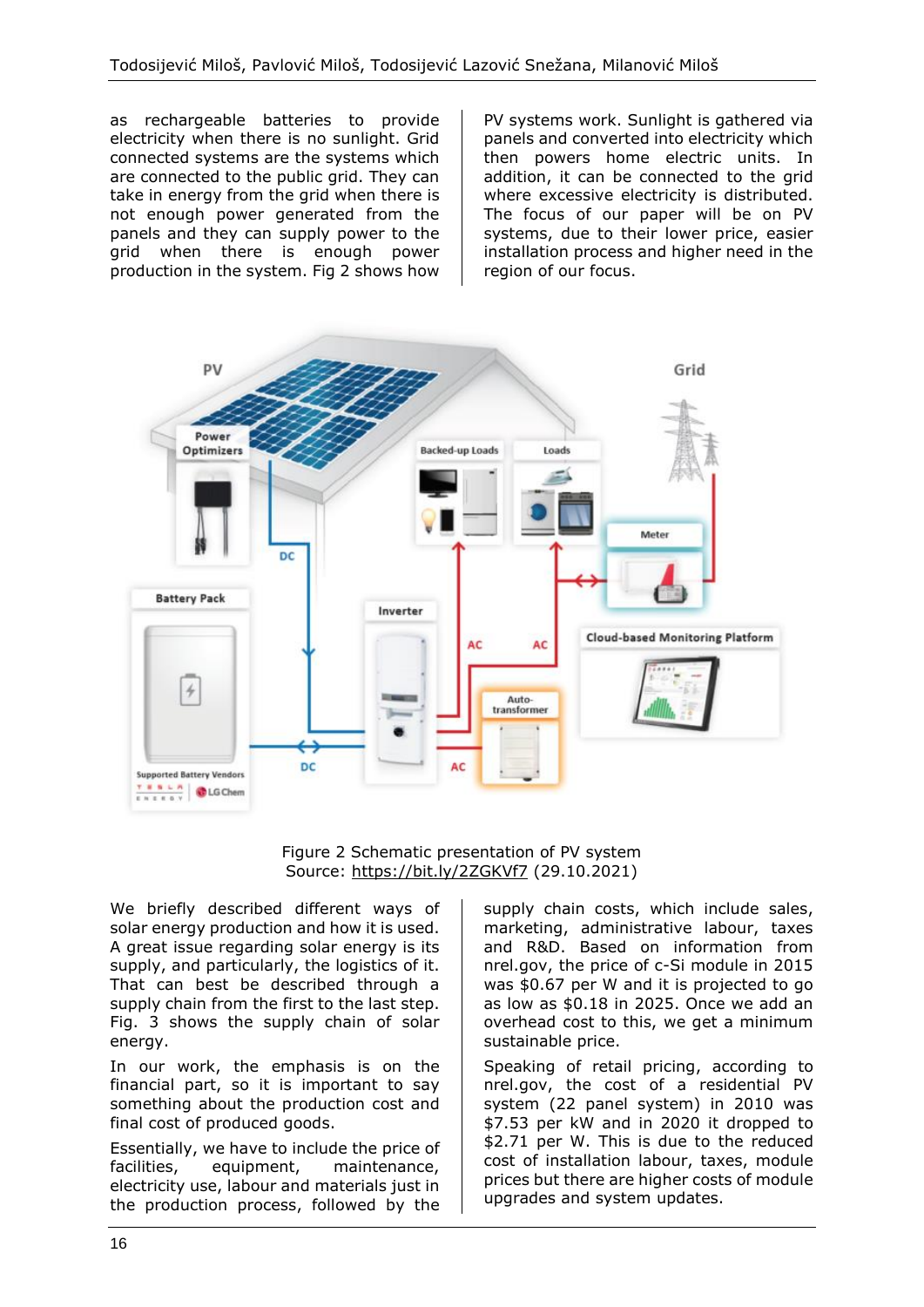

Figure 3 Solar Value Chain Source:<https://bit.ly/3w4QeRG> (29.10.2021)

There are distinct segments within the whole eco-system of solar power, starting from the manufacturing of equipment and module production, all the way to the installation and operation. Among them are also activities that span the whole lifecycle such as consulting and financing, as well as promotion and training. The main products of the manufacturing process are polysilicon, wafers, cells, modules, mounting and tracking systems and electrical components. Services include project development, wholesale distribution, design, engineering, construction and maintenance.

#### **Ecologic dimension and level of substitution of solar energy**

Ecologic dimension is achieved in terms of the degree of dominant technologies. There is almost no pollution in the production of panels or inventors and accumulators or any other structural elements necessary for the functioning of the installed capacity. The processes of production, storing, and distribution are ecologically clean.

We can distinguish the modern trends of other "green" technologies from the solar one.

There are many different methods for sunlight conversion into energy, but one thing they have in common is their need for big land usage and water usage for cooling down the systems and cleaning the panels. Other than this, we do not know much about its impact on the development of wildlife.

The highest energy potential in the USA is in the southwestern parts (Death Valley and Mojave Desert) because they are really close to equator and have many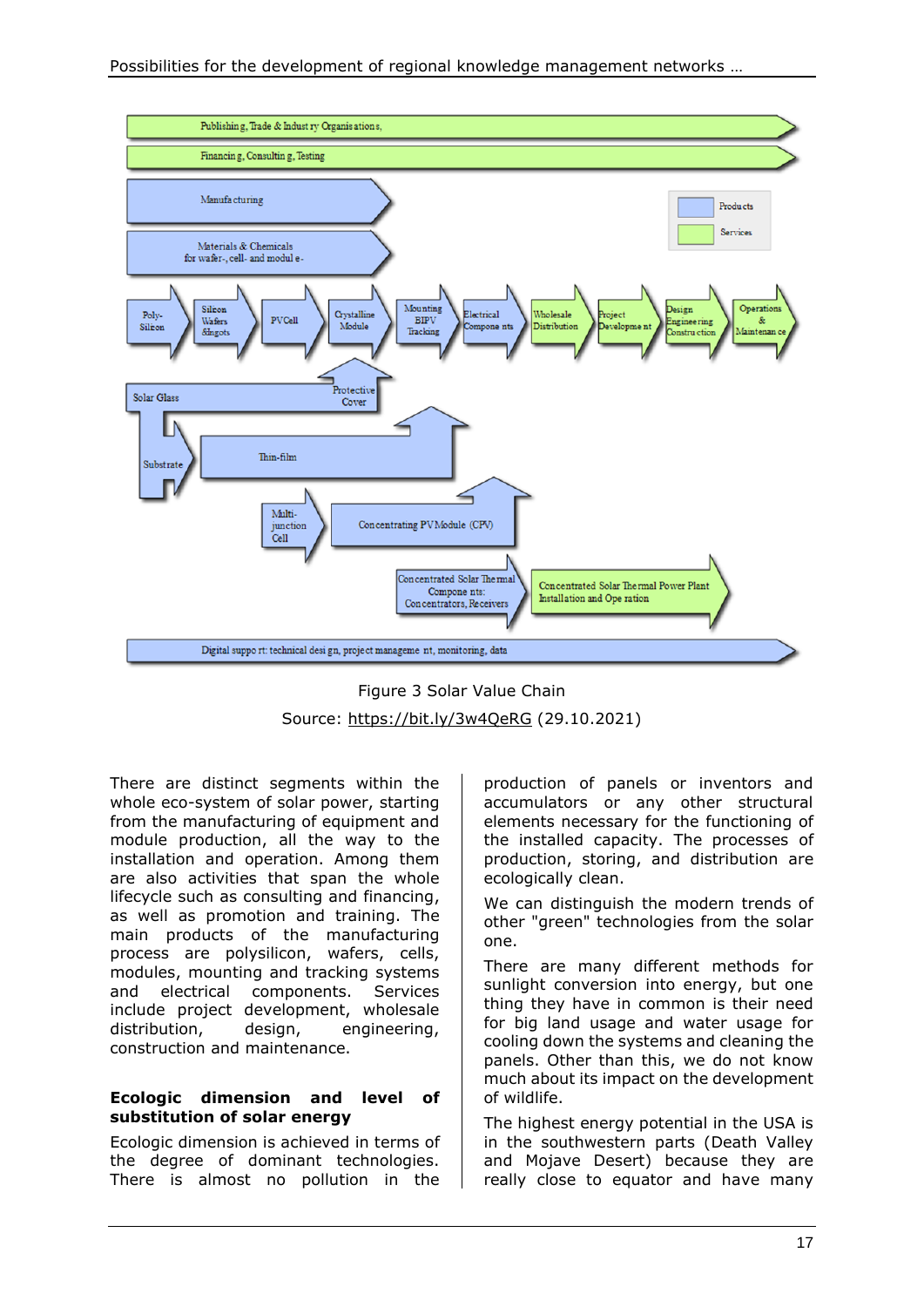sunlight hours per year, and almost no cloudy days. This area is known for its autochthonous species – the Agassiz desert tortoise, an ecological-engineer species that digs burrows, which are used by other species to hide from the high heat. The dust emissions from the large solar facilities can compare to CO2 release by conventional energy production sources, photosynthesis, and water usage of desert plants, whereas heat emissions could alter the sex ratios in animal species whose sex is determined by the incubation temperatures.

From this, we can conclude that there is yet a lot to learn about solar energy harvesting impacts on the environment. In some cases, it has shown that the shades provided by solar panels in large-scale power plants have a positive impact on biodiversity in dry and desert-like areas, where certain species have started migrating and cultivating the soil.

Solar energy has shown a great potential. In the past, its cost was high and so were its levels of substitution to conventional energy sources. However, in the past 10 years, the price of production, sales and installation of solar power plants has dropped to as low as 90%, which has had a global impact of going from 40GW to 578GW on a global scale.

In our work, we will focus on where Serbia is located within that scale.

At this moment, the Republic of Serbia has an installed capacity 10MW of solar energy harvest compared to 4,4 GW that comes from conventional sources (charcoal burning). That is below 1% scale.

Serbia has a great potential amongst European countries. The Southern parts of Serbia get enough sunlight hours per year, which gives us an advantage in comparison to some countries, like Germany for example, which have an installed capacity of 50GW coming from solar harvest.

A plan exists for Serbia to start investing into solar energy in order to reduce its conventional energy production and move on to "green". It is said that it would take between 8GW and 10GW of renewable energy to substitute for the current 4,4GW of conventional energy production.

Recent events have shown that we are moving in a good direction. A plan to construct another conventional power plant "Kolubara B" has been cancelled. A call for auction has been set for building a new 400MW power plant. The Al Pack Company is already building a 1,1MW solar plant. EMS (electric networks of Serbia) is already preparing new grid networks that will be capable of taking and distributing energy from solar plants to the grid. The Government is subsidizing households and farms with incentives to go solar for powering their necessities.

#### **Technical and technological characteristics of solar power plants**

The photovoltaic array is a key component of a photovoltaic power generation system. In the design of a photovoltaic power generation system, the manufacturer of the photovoltaic panels usually provides the parameters of the photovoltaic array, including the open circuit voltage, short circuit current, peak voltage, peak current and maximum power. Applying these parameters to the corresponding mathematical model can directly yield the operation parameters of the photovoltaic array. The characteristic equation for the output of the photovoltaic battery component is:

$$
I_{L} = I_{ph} - I_{0} \{ exp \ast \left[ \frac{q(U_{oc} + I_{L}R_{S})}{36AKT} \right] - 1 \}
$$

In equation (1), IL is the current flow through the load; Iph is the photo production current; Io is the reverse saturation current of the photovoltaic cell; Rs is the equivalent series resistance; q is the electron charge; Uoc is the open circuit voltage; A is the P-N junction ideal factor; K is the Boltzmann constant; T is the absolute temperature.

Given the Isc, Uoc, Im and Um of the given model of photovoltaic cells under standard conditions, we can obtain the current– voltage curve and power-voltage curve, which were used as the photovoltaic battery output characteristic.

The output power of a photovoltaic power station is related not only to the features of the photovoltaic battery, but also to the intensity of solar radiation that reaches the surface of the photovoltaic cells. The illumination model describes the intensity of solar radiation over a certain period. The intensity of naturally occurring solar radiation depends primarily on the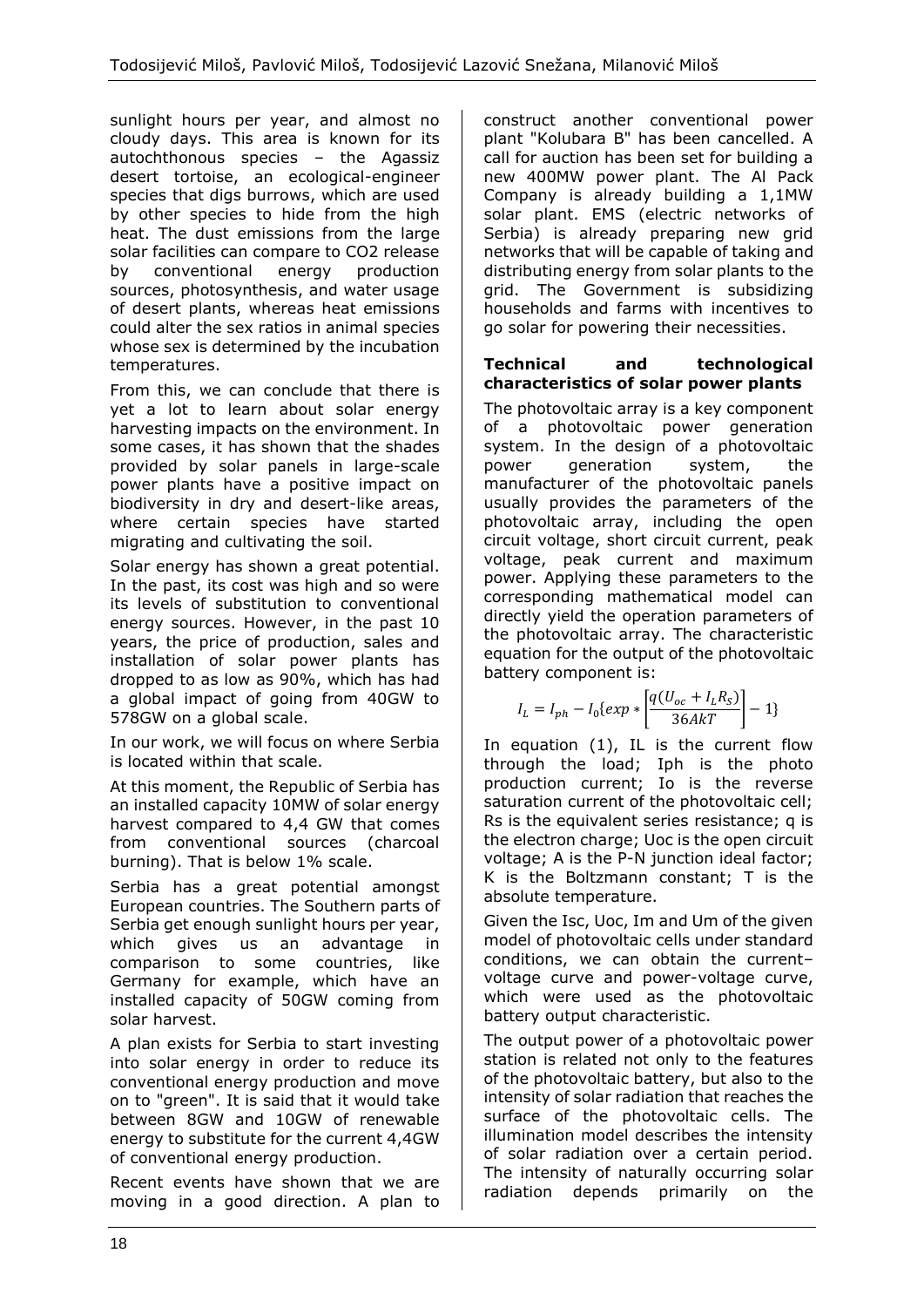geographic position of the photovoltaic power station. Using the latitude, longitude and altitude of the given location, the intensity of solar radiation in the region can be roughly determined:

$$
R_r = f(\alpha, \beta, h)
$$

In equation (2):  $\Box$ RT is the actual solar radiation intensity, kW/m2; α is the longitude of the $\square$  photovoltaic power station site; β is the latitude; h is the altitude, m.

#### **Economic and social dimensions of solar power plants**

When we speak about social and economic dimensions, we cannot bring too much certainty on the table. The fact is that we are still far away from any large-scale impacts, but what we can do is make conclusions and predictions based on the low scale impact that we have.

The biggest reason for not having much information is the fact that many countries and places with best potential still have no programs and solutions for building solar power plants.

We know that if we are to harvest solar power, we need places with a lot of sunlight. It is true that for example Sweden can invest in large scale plants, however the annual amount of sunlight they get is much lower than if we would take Egypt or any other northern African country.

Therefore, we can conclude that if world is going to go fully green and invest in solar power plants, certain measures must be taken by developed countries to help countries with potential to create such conditions and invest in their building up. The result would be a huge number of power plants in the equator area and a solution for grids and export to supply countries in higher demand. It sounds like utopia, but it is a solution.

There have been many case studies that have shown what impacts solar power has on social and economic life of population and our planet.

It is important to say that every transition has its dangers in certain aspects and so does the transition from conventional to renewable energy sources. The most important factor and a base of energy systems nowadays is its infrastructure; its durability means that it can exert influence for many decades. In their natural state, coal, oil, and natural gas are buried in places that are difficult to exploit, difficult to transport, and hard to use. It is only the vast, industrialized, large-scale deployment of drills, mines, pipelines, storage facilities, railroads, tankers, refineries, and distribution systems that render fossil fuels seemingly cheap and abundant for consumers. Many renewable energy systems rely on large-scale manufacturing facilities, long-distance grids, and a proliferation of consumer appliances. Take away key aspects of energy infrastructure, and the energy system can come crashing down quickly, bringing numerous other systems down with it.

On the other hand, the social dimension has its positive sides that are seen in ecological and non-contaminating aspects. The production of solar energy first and foremost has low scale to no impact on global warming because of no residual gases in energy production, which also applies to economy since it reduces the economic cost of production and subsidies for pollution. We can give the example of the US which is a leader in renewable energy production and consumption. At this very moment 2.3% of the total output of energy consumed in the US comes from solar harvest. It is a fact that fossil fuel expenditure also includes healthcare costs, and environmental degradation, and it is estimated that the true cost of fossil fuels is \$5.2 trillion a year globally. These numbers would be very much lower with cleaner production. It can reduce the amount of CO2 in the air and air pollution, resulting in cleaner air especially in big cities like Beijing and cutting down healthcare expenditures and growing health issues.

It is said that with every new technology created, which replaces an old one, at least 1% more new jobs are created than those that are lost. Having said that, we conclude that construction of solar power plants would bring new jobs in production, service, distribution, logistics and many other fields known to man. Every new job will have both social and economic effects. on the wellbeing of employees and the total GDP growth due to lower costs of maintenance in comparison to fossil-based energy production. It is also said that solar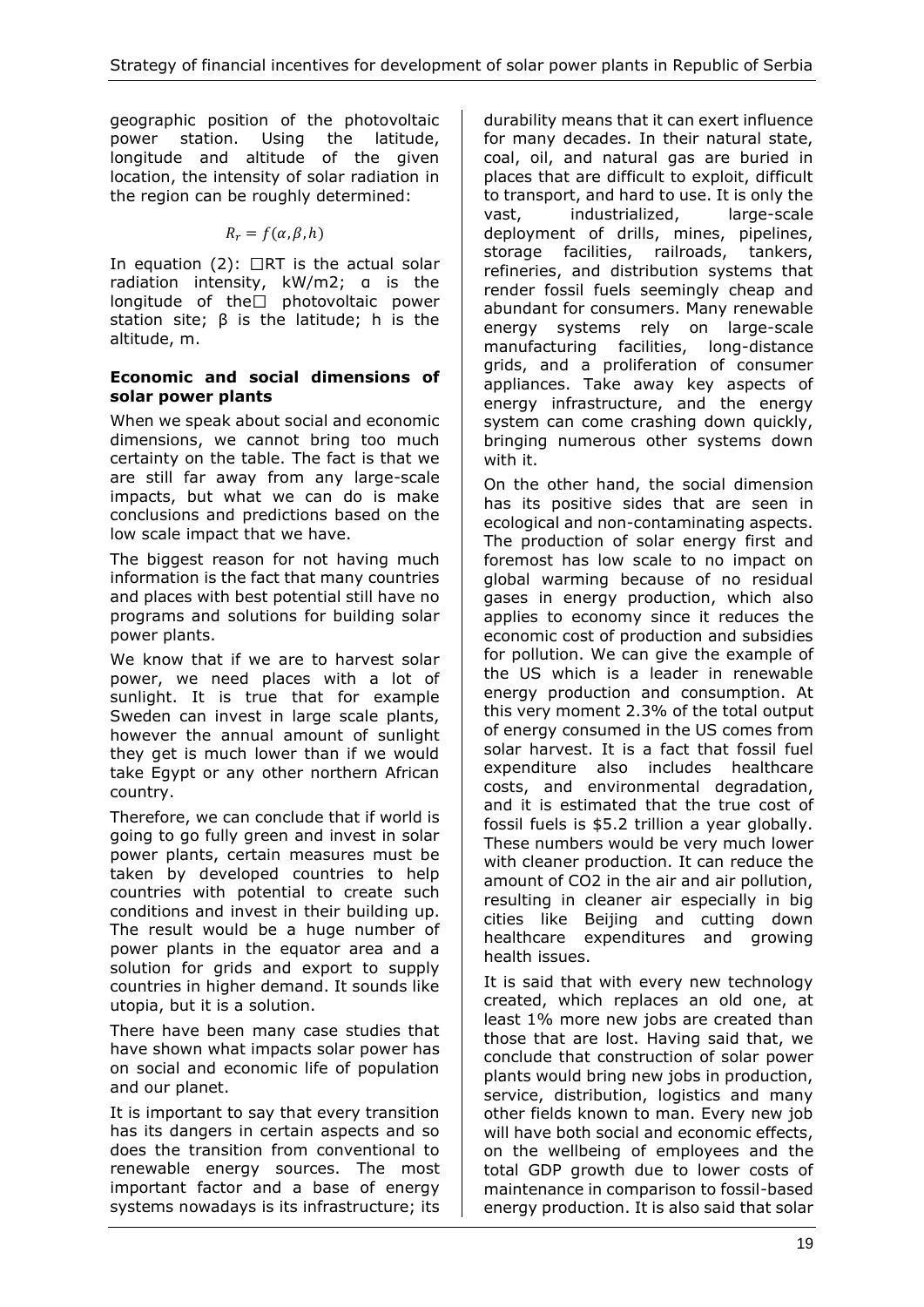power plants can provide new and better conditions for existing industries to function, like heating systems, cooling systems, water heating, steam production etc. Also, there is an idea where at plant locations in specific areas sheep and cow farms could be created since panels create shade which would give animals more time to spend in the fields resulting in higher yield in meat and dairy production.

All in all, there are things yet to be discovered and yet to be calculated to see where investing in solar power will take us.

#### **Sources of financial means for investing into solar power plants**

### a. Personal funds

When speaking of personal funds, it is important to say that they depend on the type and size of power plant invested in. Small scale house powering power plants that are usually used by families for water heating and heating systems tend to have higher percentage of personal fund investment than mid or large-scale plants that require higher investment. The way things usually work is that families sometimes pay fully out of their own pocket for the solar systems in their households or in part by relying on government subsidies. It is rare to hear that families in Serbia take loans for investing in solar systems on their households.

#### b. Government subsidies

In 2016 the Serbian government brought regulations on incentive measures and the power purchase agreement – PPA of electricity, alongside the procedure to be a privileged producer. It is also said that these subsidies and incentives will go in accordance with the inflation in the Eurozone.

To put it in numbers, solar power stations have 1400 hours of stimulation per year maximum. Those on the ground get 9 cents and those on the rooftops up to 30 KW have the right to get 14,6 cents minus total capacity times 80. Systems installed on buildings 3 capacity up to 5MW will receive 12,404 cents minus 6,809 times the amount of capacity in MW.

We also have an example form this year where government has placed a public call for subsidizing agriculture and farms with 10.000-25.000 Euros for agricultural holdings and 12.500-200.000 Euros for small and medium enterprises. Subsidies will be given in 50-40-10 ratio where 50% is government subsidy, 40% is the loan and 10% comes from personal funds. These subsidies will serve for procurement and installation of solar panels and generators with the purpose of achieving energy efficiency.

#### c. Credit arrangements

ProCredit Bank is giving affordable interest-free loans toward sustainable and renewable energy projects. These loans are determined for up to 84 months return period for mobile and fixed solar systems of up to 120KW. It is an investment type of loan without any amount limitations and down payment necessities, and they can be used in combination with other incentives.

These loans are realized in partnership with the following producers of solar systems: Volta Technology, Alu Markom com, Energize, Patez Wind, Conesko etc.

d. National and provincial development funds

The national development foundation of the Republic of Serbia has deployed incentives for application of energy efficiency and improvement for ecological aspects of self-production of solar energy.

The amount of irreversible grants cannot be less than 75.000 RSD (642 EUR) for entrepreneurs, respectively 250.000 RSD for businesses or bigger than 12.500.000 RSD (107.000 EUR) for other larger business entities. The repayment period of these incentives will be up to 10 years for businesses with a one-year grace period and up to 8 years with one-year grace period for entrepreneurs. The repayment period cannot be made in less than 2 years from the time given including the one-year grace period. In case that loan has been repaid in less than 2 years, the client is obligated to also pay back irreversible grant.

The interest rate with currency clause will be 1% with bank warranty and a 2% yearly collateral.

In addition to the Republic there is also a Provincial foundation that provides affordable loans with low interest rates. These loans can range from 500.000 RSD (4.285 EUR) to 100.000.000 RSD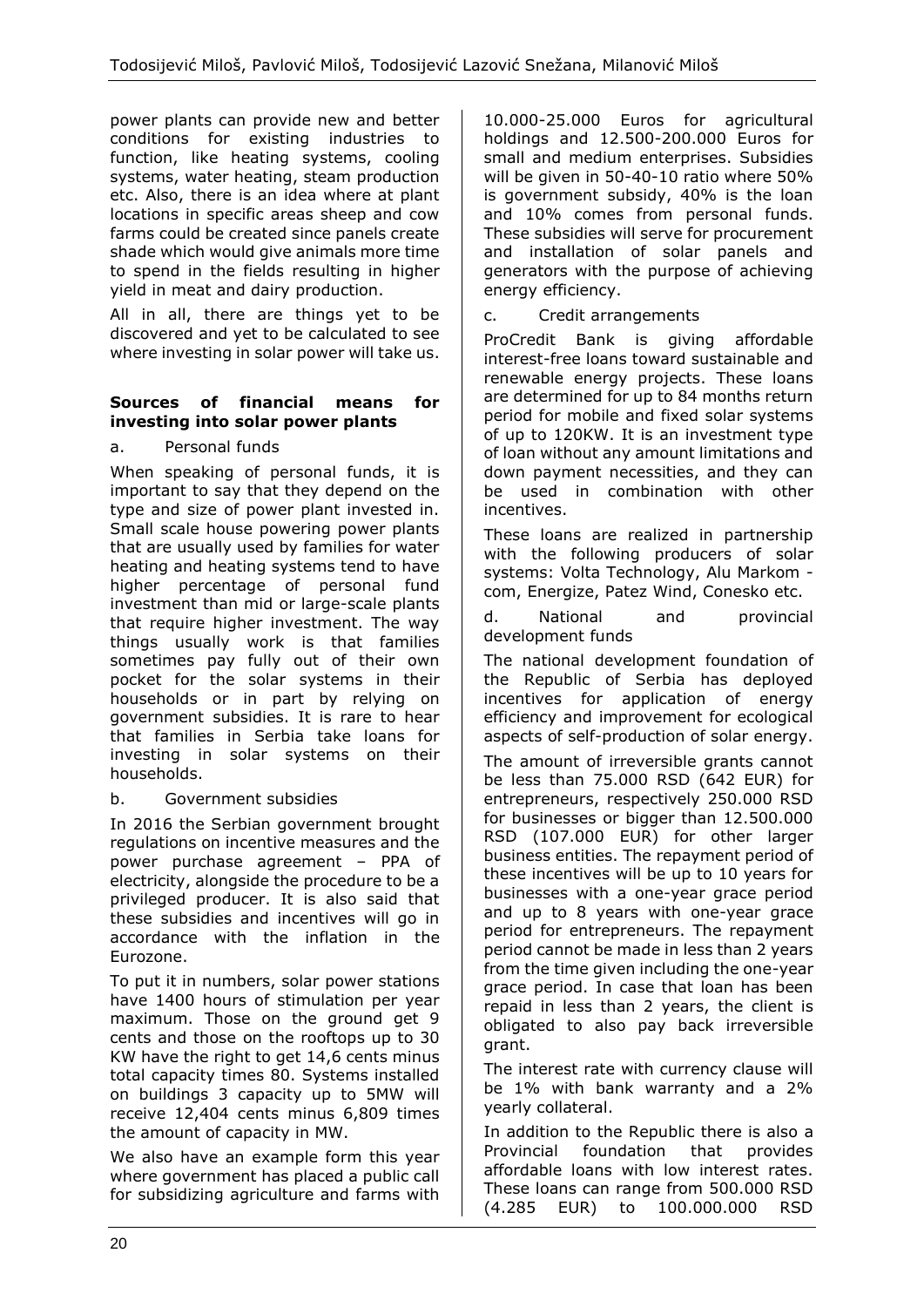(857.000 EUR). When taking the loan? interest rate is formed without taking VAT into consideration. Interest rates vary from 1% to 3% depending on development sector and area. Every loan taker must provide at least 20% of loan amount of self-funds. Repayment periods are up to 7 years and with a 24-month grace period.

e. Ecological funds

There are various EU, private and state ecological funds with means necessary to help ease starting solar companies, as well as household energy efficient systems, building eco grids etc.

f. Innovation fund

Republic of Serbia Innovation fund has a Mini Grants Program.

The Mini Grants Program is aimed at private young enterprises which are engaged in the development of technological innovations with a clear market need. This Program is designed to support the survival of companies during the critical phase of research and development and to allow the Serbian entrepreneurs to grow effective business capacities through which they will launch their innovations on the market.

The Mini Grants Program is set to grant up to EUR 80,000, or up to 70% of the total approved project budget. Also, a minimum of 30% of the total approved project budget is to be provided by the applicant from other private sector sources, independently of the innovation fund.

The Project duration is up to 12 months.

g. The Development Agency of Serbia Serbia has a support program for small and medium-sized enterprises for procurement of equipment.

The Ministry gives irreversible funds for micro, small and medium-sized enterprises, as well as to entrepreneurs for procurement of energy efficient improvement and ecological aspects of production with the goal of earning financing of equipment.

Up until now the most that was given for<br>procurement of equipment was procurement of equipment was 2.200.000.000 RSD (18.857.500 EUR) in 2019. That year 953 agreements were conducted, worth 2.900.000.000 (24.857.60 EUR). In 2020, the Program was implemented with a smaller budget

due to the Pandemic with 363 agreements and 993.000.000 RSD (8.511.500 EUR).

The Program has included all industrial branches, and in recent years public calls have mostly been including the sector for environmental protection and renewables.

h. Dominant sources of financing from EU funds and support programs: Horizon 2020, Cosme, IPARD, WB EDIF etc.

The European Union has a goal to bring developing countries striving for EU membership to a certain level of environmental awareness and mindfulness and to have them reach a certain level of renewable energy production. With that said, the EU has established certain foundations and funds to help those countries, as well as itself, with affordable loans, funds, grants etc.

One of those programs is called Horizon. Horizon Europe is the EU's key funding program for research and innovation with a budget of €95.5 billion. The program facilitates collaboration and strengthens the impact of research and innovation in developing, supporting and implementing EU policies while tackling global challenges. It supports creating and better dispersing of excellent knowledge and technologies.

COSME program is another EU established program for direct funding or bank loan guarantees. It serves the purpose of establishing competitiveness amongst small and medium-sized businesses, and promotion of green technologies. This program has a €2.3 billion budget.

The IPARD II PROGRAM of the European Union is the Instrument for Pre-Accession Assistance in the Field of Rural Development for the programming period 2014 to 2020 - achieving European standards and raising competitiveness. The total budget is €229,970,558. IPARD has a goal to also help farm landlords to improve their energetic sustainability and efficiency. For that they have divided €101,386,667.

The World and European banks are also big benefactors of solar investments with affordable interest rates and loans.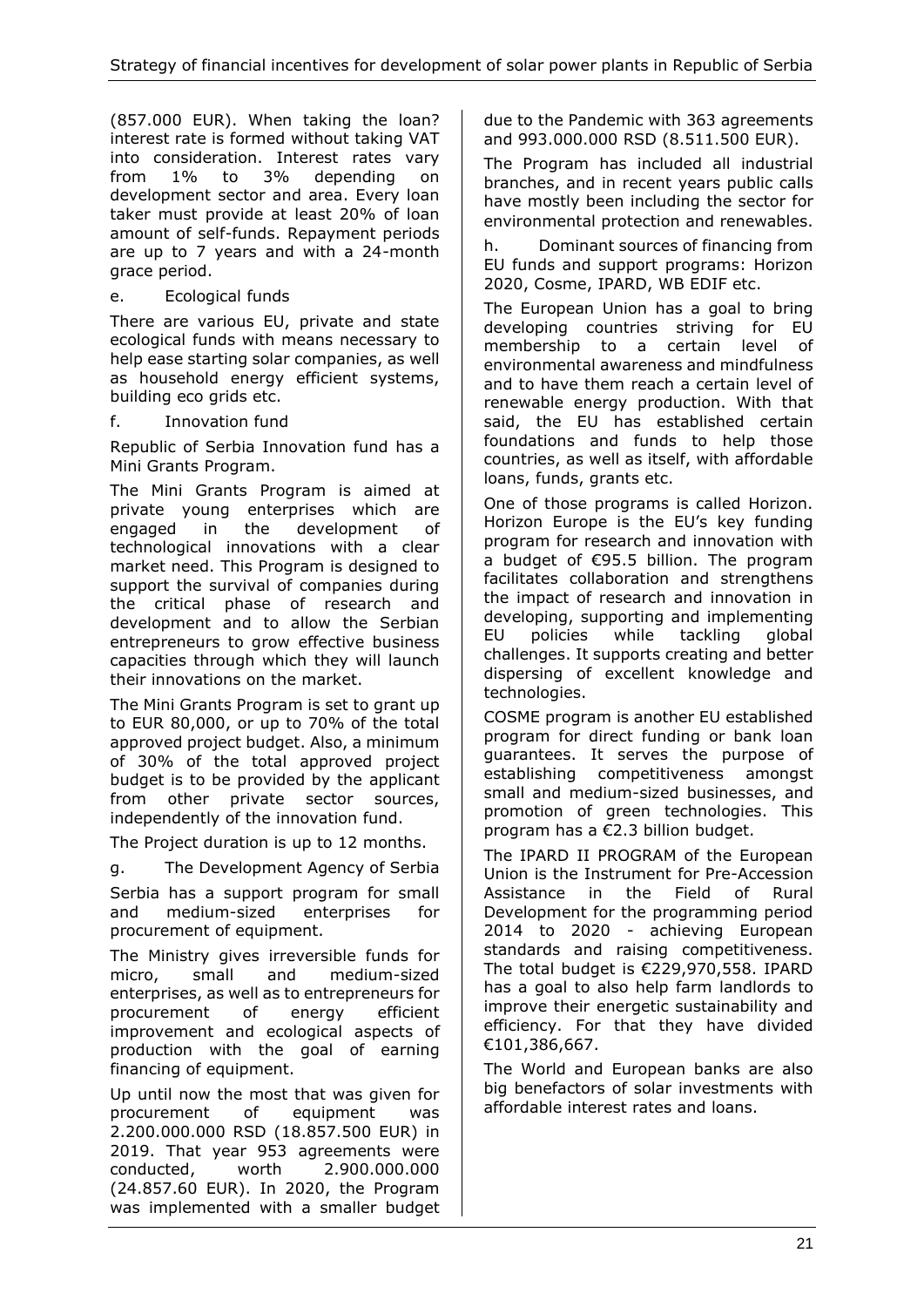#### **Diversification of investment through households**

Diversification of household investments is seen through one's ability to redistribute excessive energy. Every household that invests in solar systems for personal uses and generates excessive amounts of electric energy has/will have an option of selling that excessive energy through the grid to EDS/EPS (electro distribution of Serbia/Elektroprivreda Srbije).

At this moment EDS has fid-in tariffs for electricity obtained from renewable energy sources that were brought in 2013. These fid-in incentives imply that EDS will in a timeframe of 12 years pay higher tariffs for electricity obtained from renewable energy sources in order to help owners break even with their investments sooner. Buyout price for energy produced from solar is from 12.4 to 12.6 RSD (0.11 euro cents). The price of fid-in tariffs is added on the electric bills of tax payers in a monthly amount of 153 RSD (1.31 EUR) in total.

Other options will include but not be limited to creating a higher-level storage unit on the level of neighbourhood, village or a town where excessive energy would be stored and then shared in times of lower sunlight emission. In addition, Inc. can be formed where one local community can sell excessive energy to another that is not yet using renewable or is not yet connected on the grid. It can also sell it to the EDS or function as a separate electricity producer where households would be able to sell shares and have a yearly dividend.

# **Expected economic effects**

It is difficult to speak about expected economic effects in terms of numbers, since it is still difficult to recall what deductions and what expenses will the future hold. It is a fact that Serbia needs a safe and stable market-based energy system. Ecologization is the way Serbia should intend to take. CO2 emissions and lignite burning and emission cost Serbia 700-800 million Euros on average each year. With the growth of the renewable sector, the costs of these pollutants would go down. It is a fact that the cost of services and maintenance of renewable resources will not and cannot overgrow expenditures that we have at this moment. In Serbia we have a unique tariff system for accounting electricity bills, which has 3 zones and 3 subzones under each zone. This means that electric bills can get high if energy utilization goes up high and moves from lower to higher zones where the price for kwh is enormous. It is questionable how the state will deal with this since self-production of electricity will not give it the leverage to charge for electricity but only to impose certain taxes or try to raise the prices of equipment and maintenance through market manipulation.

It is important to say that goals are hard to set up in our current environment and that they can easily change. The goal is to go fully green until 2050 by substituting 4.4GW of current power production with 8- 10GW from renewable. This depends a lot on our day to day routines and uses. There was a big project called "South Stream" which was supposed to set Serbia as a regional hub of natural gas until it was cancelled. There is a fear that great projects such as this one can also go in different directions from the expected, which sets us a step back in our movement towards becoming green.

However, if we imagine that all goes as planned, we should be expecting to have new jobs created which would add up to at least +1% to those that will be discredited. New skills methodologies and sustainability of production and industry will emerge. GDP growth and rise of living standard should be expected. New jobs will require new skill sets that will put those with proper knowledge at disposal and would give them the ability to have a higher-paying job due to lack of knowledge.

# **Conclusion**

New trends in sustainability and renewable sectors bring a lot of changes to various undeveloped fields. The high demand for renewable energy is growing every day and new ways and solutions are being invented. We are witnessing strivings to create a better world, through a balance between economic and social factors of the environmental protection. Sustainability, first and foremost, needs determination of the people to convert their existence to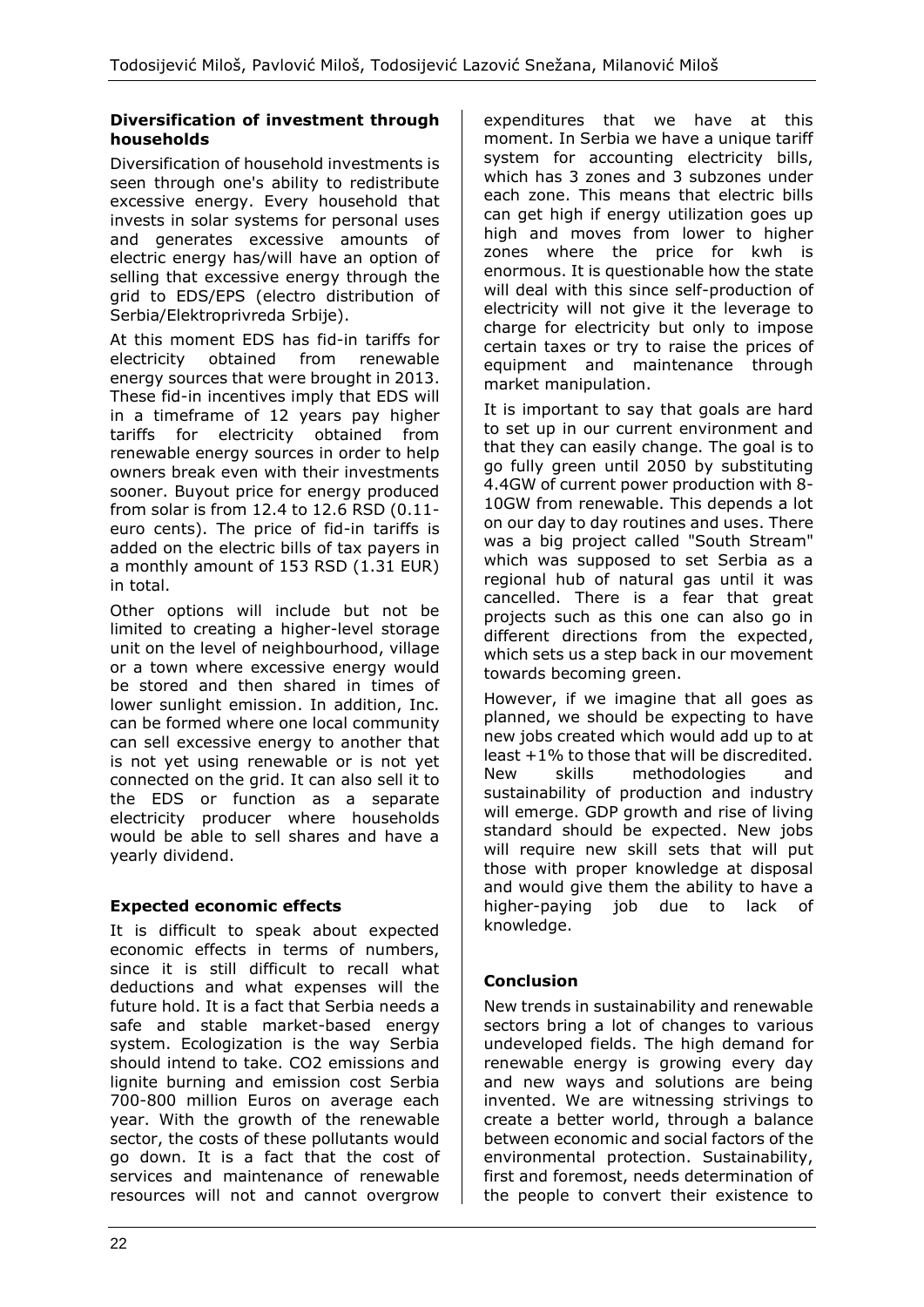new and better ways. We intend to stop thinking that we are rulers of this planet, and that we are only its habitants and that the planet is our master. We must not become a virus and make our planet raise temperature (referral to global warming) and kill us just like our bodies do when we have viral infections. We must not live with the belief that natural resources can be replenished easily. That process can last for millions of years. We need to reprogram our habits that are destructive towards nature.

It is shown that costs and benefits of going green and sustainable are bearable and that it is only up to our intentions how we will put funds and resources to use. Many different organizations and funds have raised awareness in this matter by taking away significant amounts and putting them at the disposal of governments and organizations to use, under ISO standards, in order to improve our energy consumption, sources of energy and with  $it - the quality of life.$ 

The growing population has growing energy needs. Expanding the use of old resources will bring only more and more harm. Luckily, we will run out of them at one point. By that time we need to be ready to take on whatever may come in order to fulfil our needs. With incentives and subsidies that world financial organizations and governments are forming, we are in the right track, and hopefully we will be ready when the time comes.

It is necessary for our country to make changes as well, as fast as we can because pollutions and growing concerns for our habitats can become our worst nightmares easily. The IMF, the World Bank, local banks, innovation funds, ministry and government have already taken actions in this direction and we are overwhelmed with financial sources, however, the question is whether people are willing to acquire knowledge and learn how to put it to use.

The situation in which society finds itself in the world and in our country today is very specific. The Covid pandemic is affecting all activities. In addition, there is a psychological component based on concerns for health and work, because there are significant reductions in business, changes in lifestyle and work, etc. (Carly, 2020). It has been observed that stress at work during a pandemic has a direct negative impact on commitment (Zandi et al., 2020). Employee care during COVID19 affects perceived job security and increases employee commitment (Filimonau et al., 2020). Especially during the months-long crisis period that results from the spread of the COVID19 pandemic, motivation should be developed, success rewarded, and positive thinking encouraged, in which top management plays a key role (Hongwei & Lloyd, 2020).

The analysis of the research proved similar work productivity and job satisfaction of women and men employed in education before the pandemic; the results also revealed that women were less productive and less satisfied with work than men after the outbreak of the pandemic (Feng & Savani, 2020). The results of research on the relationship between the gender and the attitudes of temporary employees, relying on gender role theory, showed that temporary employees have more positive attitudes towards working for a client organization compared to male employees. The results also indicated that education and, to a limited extent, age, acted as a moderator of the relationship between gender and employee attitudes (Selvarajan, et al, 2015).

Based on the obtained results, collected by a direct survey of employees at different levels in state and private banks on the territory of Southern Serbia, it was determined that the fear for job security in the current epidemiological situation is the same for both sexes, which differs from the previous research. The assumptions, i.e. hypotheses from which we started, turned out to be incorrect, i.e. based on data processing and analysis of results, we found that only one of the four hypotheses we set was confirmed – that about satisfied and productive workers.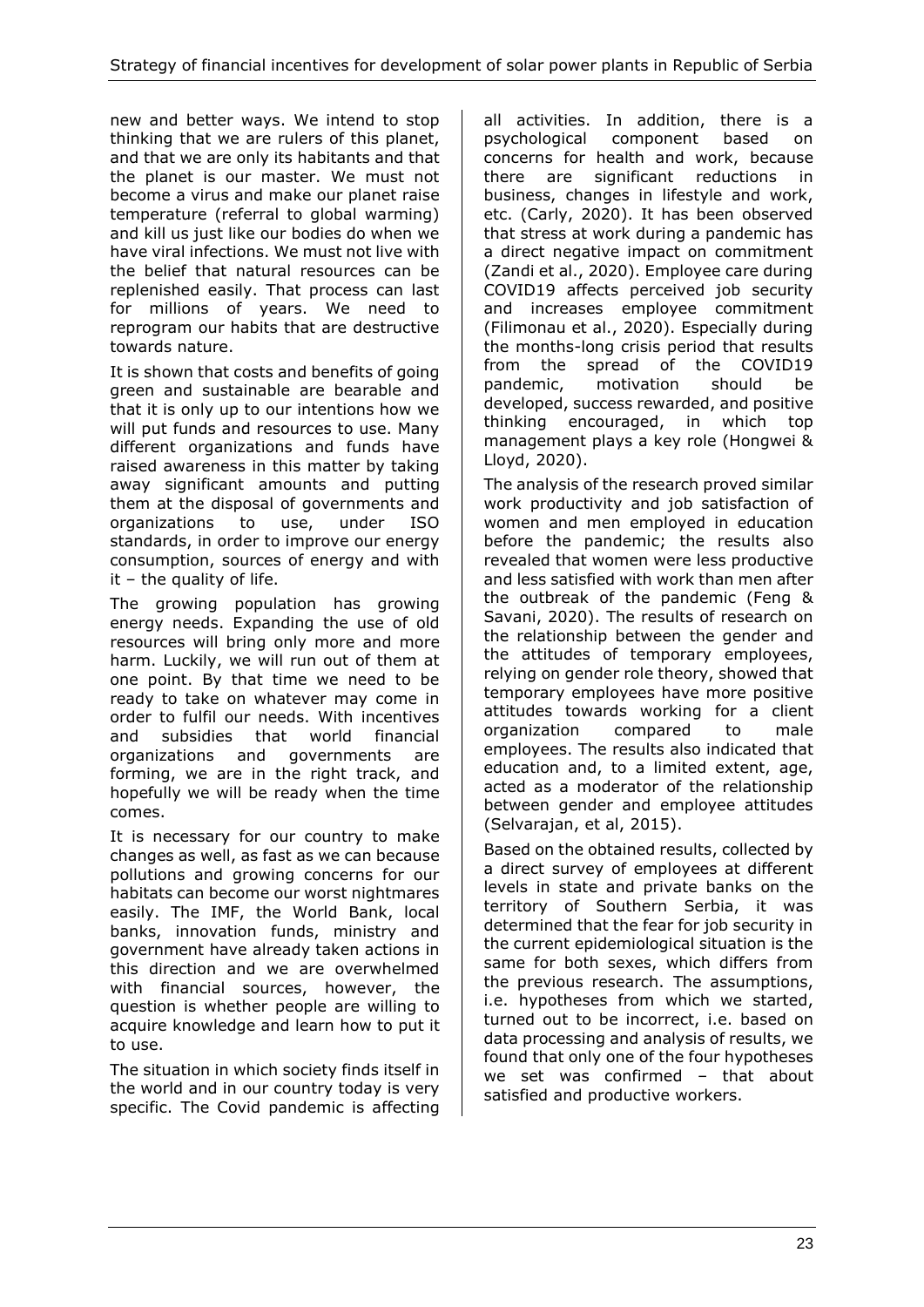# **Reference**

- **Akella, A., Saini, R. and Sharma, M.,** (2009). Social, economic and environmental impacts of renewable energy systems. Renewable Energy, 34(2), pp.390-396.
- **Balkan Green Energy News**. (2016). Vlada Srbije odredila visinu podsticaja za energiju iz obnovljivih izvora. / The Government of Serbia has determined the amount of incentives for energy from renewable sources. [online] Available at: https://balkangreenenergynews.com/rs/vlada-srbije-odredila-visinu-podsticaja-zaenergiju-iz-obnovljivih-izvora/. [Accessed 28 Oct. 2021].
- **Balkan Green Energy News.** (2021). Bespovratna sredstava za ugradnju solarnih panela u poljoprivredi. / Grants for the installation of solar panels in agriculture. [online] Available at: https://balkangreenenergynews.com/rs/bespovratna-sredstava-zaugradnju-solarnih-panela-u-poljoprivredi/. [Accessed 28 Oct. 2021].
- **Balkan Green Energy News.** (2021). Elektrane na ugalj u Srbiji će raditi do 2050. / Coal - fired power plants in Serbia will operate until 2050. [online] Available at: https://balkangreenenergynews.com/rs/elektrane-na-ugalj-u-srbiji-ce-raditi-do-2050/. [Accessed 28 Oct. 2021].
- **Balkan Green Energy News.** (2021). Srbija dobija solarne elektrane snage 400 MW, prve aukcije do kraja godine. / Serbia gets 400 MW solar power plants, the first auctions by the end of the year. [online] Available at: https://balkangreenenergynews.com/rs/srbija-dobija-solarne-elektrane-snage-400 mw-prve-aukcije-do-kraja-godine/. [Accessed 27 Oct. 2021].
- **Boskovic, N.,** (2019). TRANZICIJA ENERGETSKOG SEKTORA REPUBLIKE SRBIJE U FUNKCIJI EVROPSKIH INTEGRACIJA. Ekonomski efekti tranzicije i restrukturiranja privrede Srbije u funkciji evropskih integracija / TRANSITION OF THE ENERGY SECTOR OF THE REPUBLIC OF SERBIA IN THE FUNCTION OF EUROPEAN INTEGRATION. Economic effects of transition and restructuring of the Serbian economy in the function of European integration, pp.175-178.
- **COSME -** Program za konkurentnost malih i srednjih preduzeća. EU Za tebe. (n.d.). / SME Competitiveness Program. EU For you. https://www.euzatebe.rs/rs/euprogrami/cosme-program-za-konkurentnost-malih-i-srednjih-preduzeca.
- **Djukic, P. and Bijelic, I.,** (2018). SRBIJA PRED IZAZOVIMA TRANZICIJE ENERGETSKOG SEKTORA. / SERBIA FACING THE CHALLENGES OF THE ENERGY SECTOR TRANSITION. Ekonomski vidici, (3-4), pp.134-135.
- **Fondzarazvoj.gov.rs.** (2021). Фонд за развој Републике Србије | Подстицањe пословања правних лица и предузетника у Републици Србији. / Development Fund of the Republic of Serbia Encouraging business of legal entities and entrepreneurs in the Republic of Serbia. [online] Available at: https://fondzarazvoj.gov.rs/cir/proizvodi/podrska-investicijama-u-privredi. [Accessed 28 Oct. 2021].
- **Gibson, L., Wilman, E. and Laurance, W.,** (2017). How Green is 'Green' Energy?. Trends in Ecology & Evolution, 32(12), pp.922-935.
- **http://www.inovacionifond.rs.** (2021). http://www.inovacionifond.rs/programs/minigrants-program.. [online] Available at: <http://www.inovacionifond.rs/programs/mini-grants-program.> [Accessed 27 October 2021].
- **https://ec.europa.eu.** (2021). https://ec.europa.eu/info/research-andinnovation/funding/funding-opportunities/funding-programmes-and-opencalls/horizon-europe\_en.. [online] Available at: <https://ec.europa.eu/info/research-and-innovation/funding/fundingopportunities/funding-programmes-and-open-calls/horizon-europe\_en.> [Accessed 27 October 2021].
- **https://ipard.co.rs/.** (n.d.). [online] Available at: https://ipard.co.rs/index.php/ipard2 program-lat/o-ipard-lat. [Accessed 30 Oct. 2021].